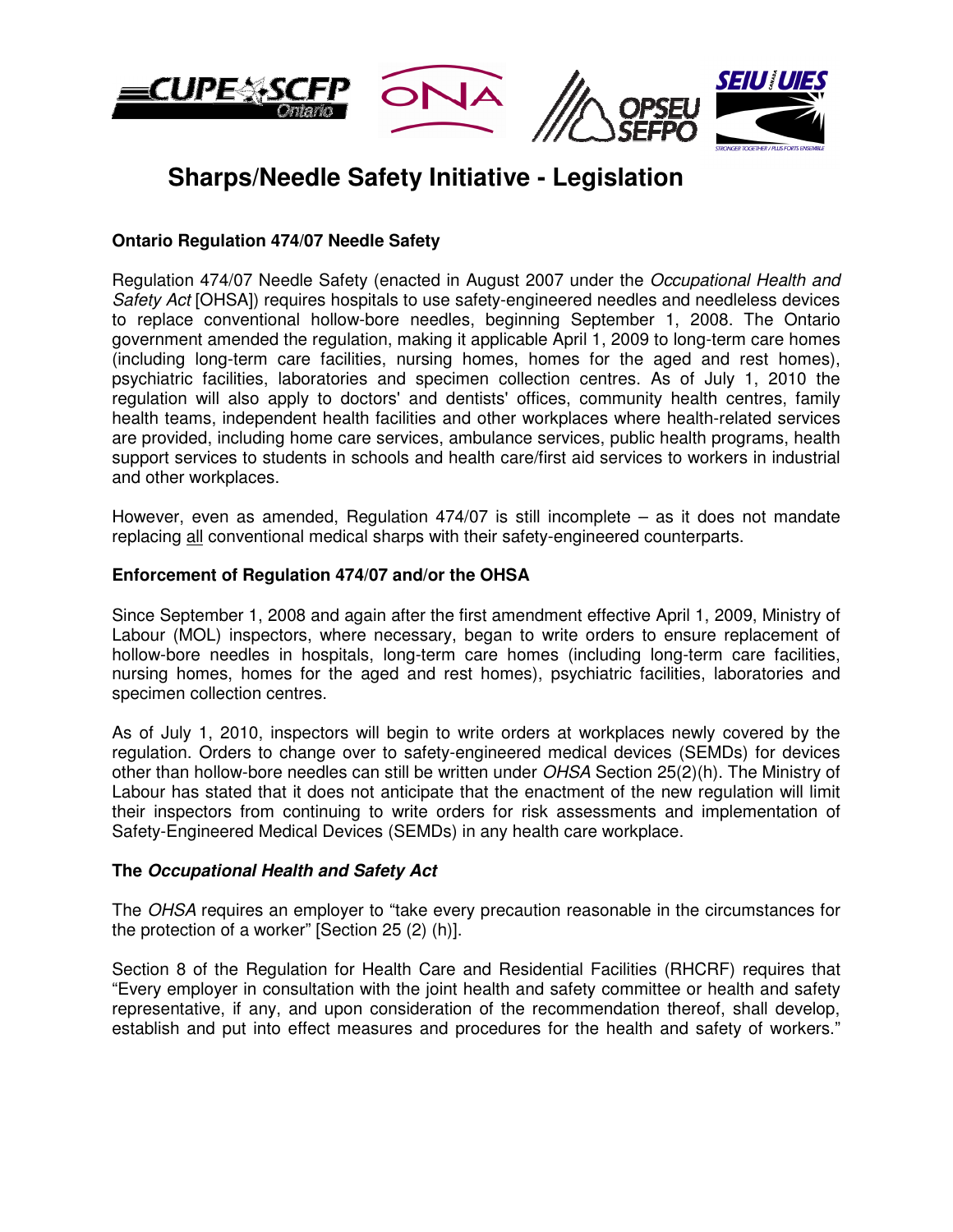Section 9 of the regulation requires (in part), "The employer shall reduce the measures and procedures for the health and safety of workers established under Section 8 to writing and such measures and procedures may deal with, but are not limited to, the following:

- 1. Safe work practices.
- 2. Safe working conditions.
- 3. Proper hygiene practices and the use of hygiene facilities.
- 4. The control of infections.
- 5. Immunization and inoculation against infections.
- 6. The reporting of unsafe or defective devices, equipment or work surfaces.
- 7. The handling, cleaning and disposal of soiled linens, sharp objects and waste.

Section 9 (2) of the regulation states, "At least once a year the measures and procedures for the health and safety of workers shall be reviewed and revised in the light of current knowledge and practice. Section 9 (3) states, "The review and revision of the measures and procedures shall be done more frequently than annually if:

(a) The employer, on the advice of the joint health and safety committee or health and safety representative, if any, determines that such review and revision is necessary; or

(b) There is a change in circumstances that may affect the health and safety of a worker."

Finally, Section 9 (4) states, "The employer, in consultation with and in consideration of the recommendation of the joint health and safety committee or health and safety representative, if any, shall develop, establish and provide training and educational programs in health and safety measures and procedures for workers that are relevant to the workers' work."

In accordance with OHSA Section 25(2) (h), and RHCRF Section 8 and 9 above, an employer should implement the following provisions in consultation with the Joint Health and Safety Committee or Health and Safety Representative (in workplaces with 5 to 19 workers):

- Perform a risk assessment to identify the potential for worker exposure to blood and bodily fluids;
- Create and implement an Exposure Control Plan for blood and bodily fluids;
- Utilize safety-engineered medical devices in all instances where there is risk of exposure to blood or bodily fluids;
- Provide effective training on the use of the safety-engineered medical devices along with education on how to reduce the risks of exposure to blood and bodily fluids;
- Implement a sharps injury log;